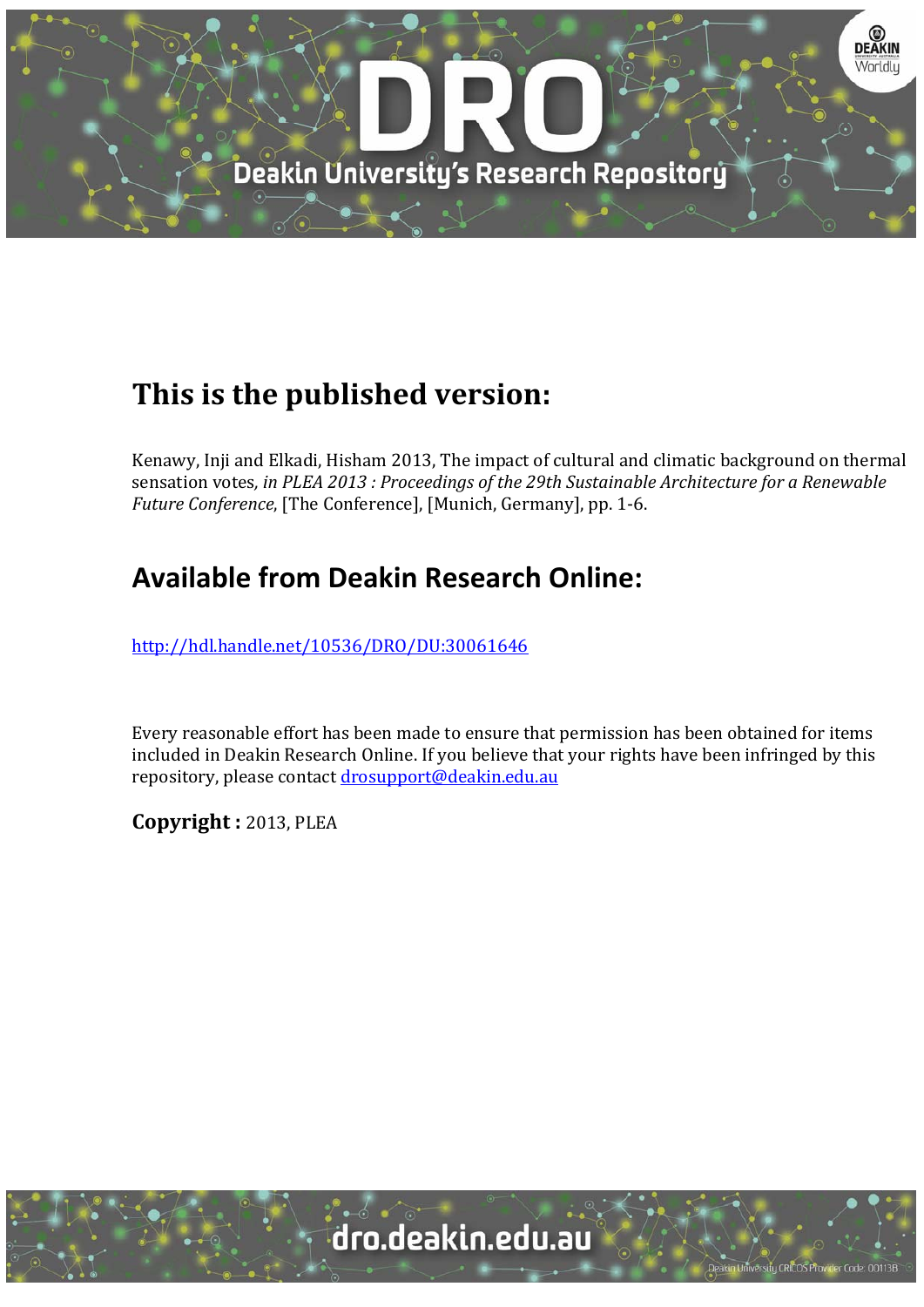# **The impact of cultural and climatic background on thermal sensation votes**

INJI KENAWY $^{\rm l}$ , HISHAM ELKADI $^{\rm 2}$ 

 $12$ School of Architecture and Built Environment, Deakin University, Geelong, Australia

## *ABSTRACT:*

*The increasing number of migration and the creation of multicultural cities have generated a new challenge for urban designers. The design of shared, welcoming and well utilised urban open places is important in order to promote inclusion, interaction, belonging, and diversity within cities. Thermal comfort is directly related to the users' attitude and behaviour in outdoor places. Fulfilling the comfort needs for users having a variety of cultural and climatic backgrounds needs therefore to be taken into consideration. Microclimatic parameters strongly affect thermal sensation, however, physical, physiological and psychological adaptation have also proven to have significant influence. The satisfaction with the thermal environment does not only depend on the place, but also on personal variables people bring to that place with them. The paper investigates the role of the culture and climatic background of users' in the complex relationships between microclimate, thermal adaptation factors and human behaviour in open public places. The paper aims to understand the influence of users' cultural and climatic background variations on their thermal needs and usage of the outdoor places. Climatic measurements, surveys and observations were carried out in Federation square in Melbourne along the year to examine thermal comfort and patterns of behaviours of users having different cultural origins. Quantitative analysis is used to examine the influence of culture and climatic background of the users' on thermal sensations and adaptation factors. The findings contribute to guiding the design of outdoor public places in multicultural cities. Keywords: outdoor thermal comfort, cultural diversity, thermal adaptation* 

#### **INTRODUCTION**

Creating comfort within public places has a direct influence to their users' attendance and behaviour. In multicultural societies, the diversity of users visiting public places is a visible indicator of their sustainability (Janssens et al. 2010). Accordingly ensuring thermal comfort in such places can contribute to their usability and accordingly improve the liveability of multicultural cities' inhabitants.

There have been several attempts to understand the different factors influencing outdoor thermal comfort. Nikolopoulou and Steemers (2003) argued that although microclimatic parameters strongly influence thermal sensation, they cannot fully account for the wide variation between objective and subjective comfort evaluation, whereas, physical, physiological and psychological adaptation seems to becoming increasingly important. This means that the satisfaction with the thermal environment of the space does not only depend on the space, but also on personal variables people bring to the area with them. Ahmed-Ouameur and Potvin (2007) added that pedestrian's thermal comfort is a variable which depends on the urban morphology, microclimate attributes, and the adaptive opportunity in urban space. Different authors have examined the importance of including the culture

influence on thermal comfort (Aljawabra & Nikolopoulou 2010; Knez & Thorsson 2006). An awareness of these issues would be valuable to architects, planners and urban designers, not by the way of limiting possible solutions, rather by enriching the design possibilities.

The main aim of the research is to improve the quality of urban public places by examining the relationship between the cultural and climatic background of multicultural cities' inhabitant and the microclimatic perception. To achieve this aim, objective measurements and subjective analyses were used to assess thermal comfort for the different users. The objective approach included simultaneous physical measurements of the microclimatic parameters. The subjective approach involved collecting personal information about subjects included in the thermal comfort study using questionnaires and unobtrusive observations. The outdoor thermal sensations of individuals (human subjective assessment) are assumed to vary from the outcome of calculated thermal comfort values based on the climatic parameters (Makaremi et al. 2012). The results of the microclimatic measurements and findings from human responses are compared in order to understand the thermal comfort conditions of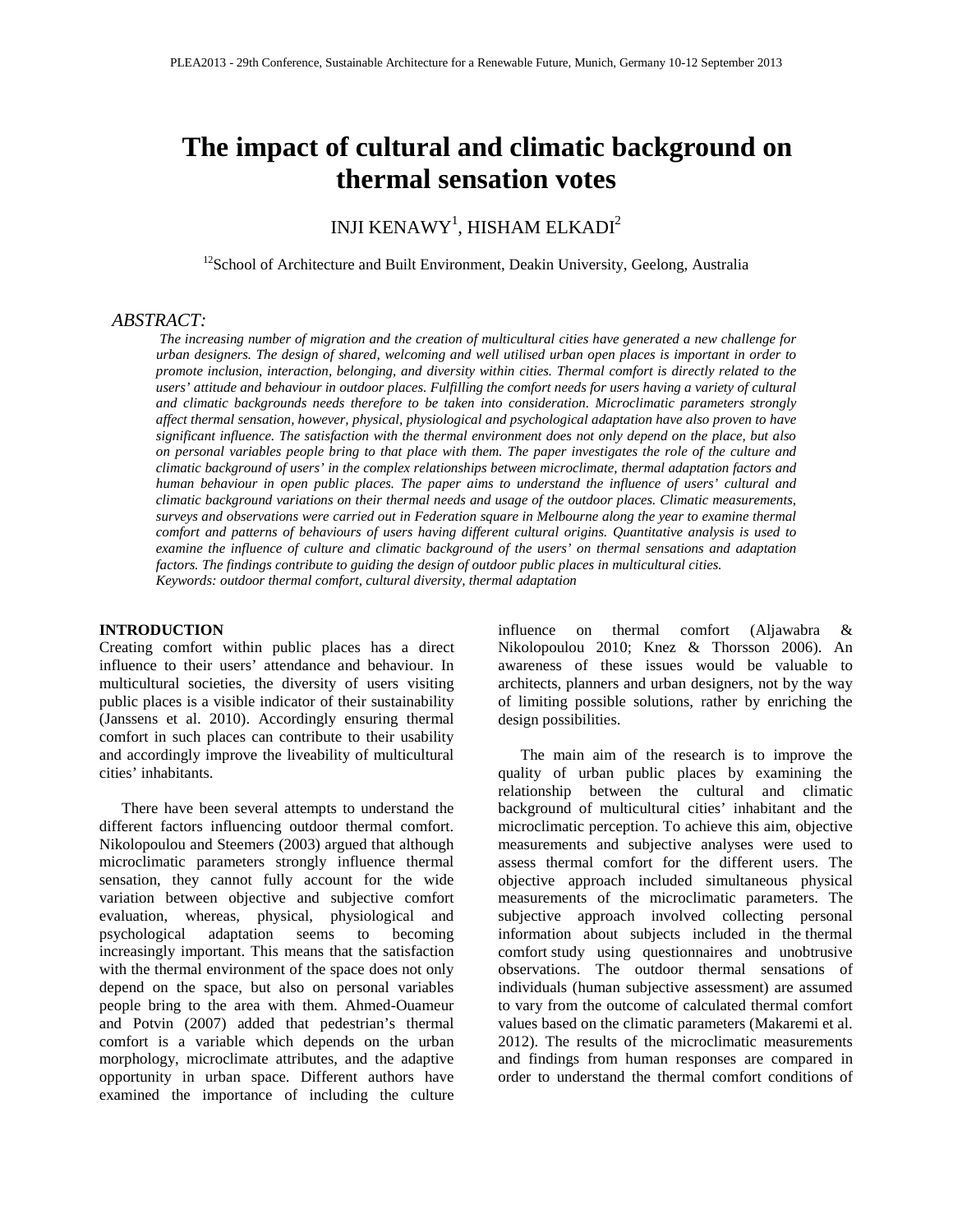outdoor spaces based on human responses and thermal environments.

#### **CASE STUDY DESCRIPTION**

The study examines thermal comfort perceptions in multicultural cities, with focus on urban public places. The City of Melbourne, Australia has been chosen as the convenient context for the investigations. Melbourne comprises an estimated resident population of 100611 in 2011 where 47.5% are born overseas (City of Melbourne 2012).

Melbourne is located at 37º49' south latitude and 144º58' east and is considered among the temperate climatic group according to the Köppen climate classification. The major statistics recorded from 1855 and 2012 show that the mean minimum and maximum temperature varies between 13.2 - 25.9ºC and 6 - 15ºC in summer and winter respectively (BOM, 2012).

Federation square in Melbourne, a well-recognised public place in the city centre, covers an area of 3.2 hectares. Since its opening in 2002, it has hosted over 50 million visitors. To assess the pattern of usage of the place in relation to thermal comfort, field surveys took places during summer and winter in the place.



*Figure 1: Federation Square in Melbourne.*

#### **OBJECTIVE MEASUREMENTS**

Data collection included measurements of the different climatic parameters including air temperature (Ta in ºC), globe temperature (Tg in  $^{\circ}$ C), air velocity (v in m/s), relative humidity (RH in %) and solar radiation (R in  $w/s<sup>2</sup>$ ). The measurements took place along the summer and winter using two mobile laboratory comfort carts placed in the sun and shade (Fig. 2).



*Figure 2: The mobile laboratory comfort carts used in measurement.*

The temperatures (Ta and Tg) were recorded by three linear thermistor of a 0.1ºC accuracy. Integrated humidity sensor of 2% accuracy was used to measure the relative humidity. The air velocity and radiations were measured using an omni-directional anemometer and a standard pyranometer respectively. The mean radiant temperature was calculated from the conversion of globe temperature data measured with a globe thermometer having a 38 mm diameters black tennis table ball covering a thermocouple wire. The data logger on both comfort carts were programmed to automatically record measurements at 1 minutes and 15 minutes intervals at three different heights to correspond to the different activities of users (0.1 m, 0.6 m and 1.1m respectively).

The Physiological equivalent temperature (PET) index was used to assess thermal comfort as recommended by various institutions and researchers (VDI-3787, 1998; Ng and Cheng, 2011; Matzarakis, 2010). The Rayman software, version 1,2 was used to compute the PET (Matzarakis, Rutz & Mayer 2007).

The mean of the air temperature (Ta) values was 23.6°C with a standard deviation of 2.1 during summer, and 13.6°C with a standard deviation of 1.5 during winter. The measured air velocity (v) values were having a mean of 0.4 and 0.9 m/s during summer and winter respectively. The mean values of the relative humidity (RH) in summer (55.4%) and winter (55.3%) were having almost similar values. However, in summer relative humidity maximum values increased to reach the value of 82.9% and decreased to the minimum of 31.6%. The summary of the descriptive statistics of the measured thermal variables are shown in Table (1).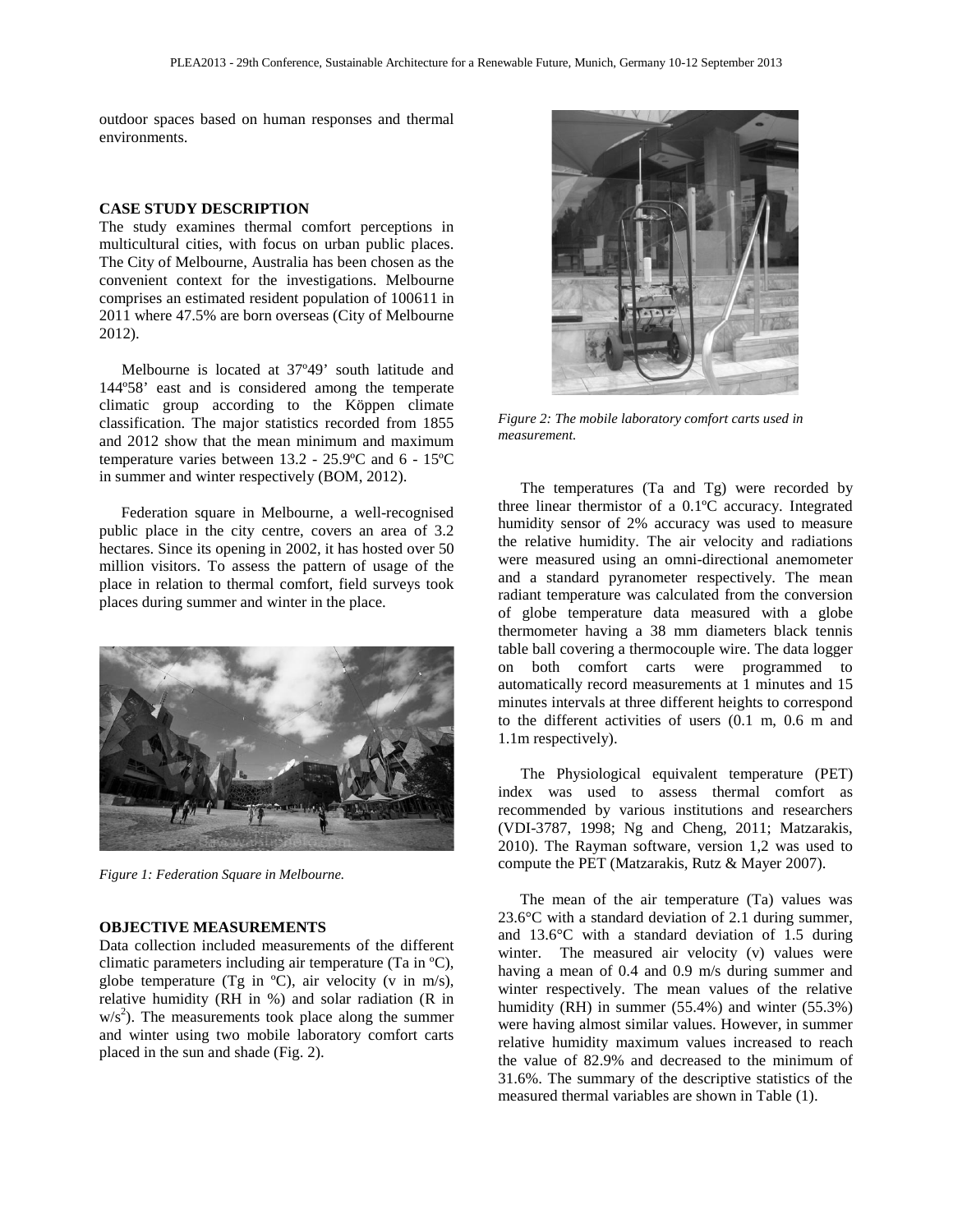*Table 1: Descriptive statistics of the measured thermal variables.* 

Summer Winter Ta  $(^{\circ}C)$ v  $(m/s)$ RH  $(%)$ Ta  $(^{\circ}C)$ v  $(m/s)$ RH  $(% )$ Mean 23.6 0.44 55.4 13.6 0.9 55.3 Std.D 2.1 0.15 10.2 1.5 0.3 6.4 Min. 19.3 0.15 31.6 9.9 0.4 41.4

Max. 28.8 0.77 82.9 17.1 1.5 66.2

#### **SUBJECTIVE ASSESSMENT**

In addition to the objective measurement, subjective assessment took place in order to understand the human thermal perception, behaviour and background. Accordingly, questionnaires and observations were gathered in parallel to the climatic measurements. The questionnaire was divided into three parts. The first part aimed to gather personal and demographic information of the respondents such as the age, gender, origin and duration of living in Australia. Participants with less than 3 years residency in Australia were excluded. The second part investigated the respondents' subjective responses in relation to the different climatic parameters as well as their overall comfort using the seven points ASHRAE scale (Table 2). The last part included physical and psychological considerations such as the duration and reason of visiting the place. Other relevant information were added through the observations including the respondents clothing and metabolic rates (ASHRAE 2004). The pattern of usage and number of attendance of users were also monitored through observations.

*Table 2: ASHRAE seven points scale.*

| Cold | cool | Cool Slightly Neutral Slightly Warm<br>warm | Hot  |
|------|------|---------------------------------------------|------|
| -3   |      |                                             | $+3$ |

#### **GATHERED SAMPLE**

Totals of 523 and 498 valid questionnaires were gathered during summer and winter respectively. A percentage of 42% of the respondents are native Australians distributed along the different states (Fig. 3). The rest of the sample having other cultural origins was classified into nine different groups adopted from the distribution and categorisation of immigrants according to the Australian bureau of statistics (Fig. 4). The nine groups are North West Europe, Southern & Eastern Europe, North Africa & Middle East, South East Asia,



*Figure 3: Geographic distribution of Australian respondents.*



*Figure 4: distribution of respondents according to their culture origins.*

### **OVERALL THERMAL SENSATION VOTES**

The thermal sensation votes for the overall respondents indicated that 51.7% and 31.6% have voted towards the cold (TSV  $<$  0) and the warm (TSV  $>$  0) direction of the ASHRAE scale respectively. A remaining percentage of 16.7% voted for neutral thermal feeling.

The thermal sensation votes distribution, during summer and winter, shows that winter season responses are more skewed with a value of 0.670 with a mean of -1.62 (cool). On the other side, the skewness of summer season is - 0.475, and the mean is 0.56 (neutral). This shows that the overall responses for users are less tolerant to winter than summer. As the mean temperature during summer and winter was calculated to be 23.6 and 13.6 respectively, the overall thermal sensation responses are coherent with the PET comfort

North East Asia, Southern and Central Asia, Americas, Sub Saharan Africa, and Oceania & Antarctica.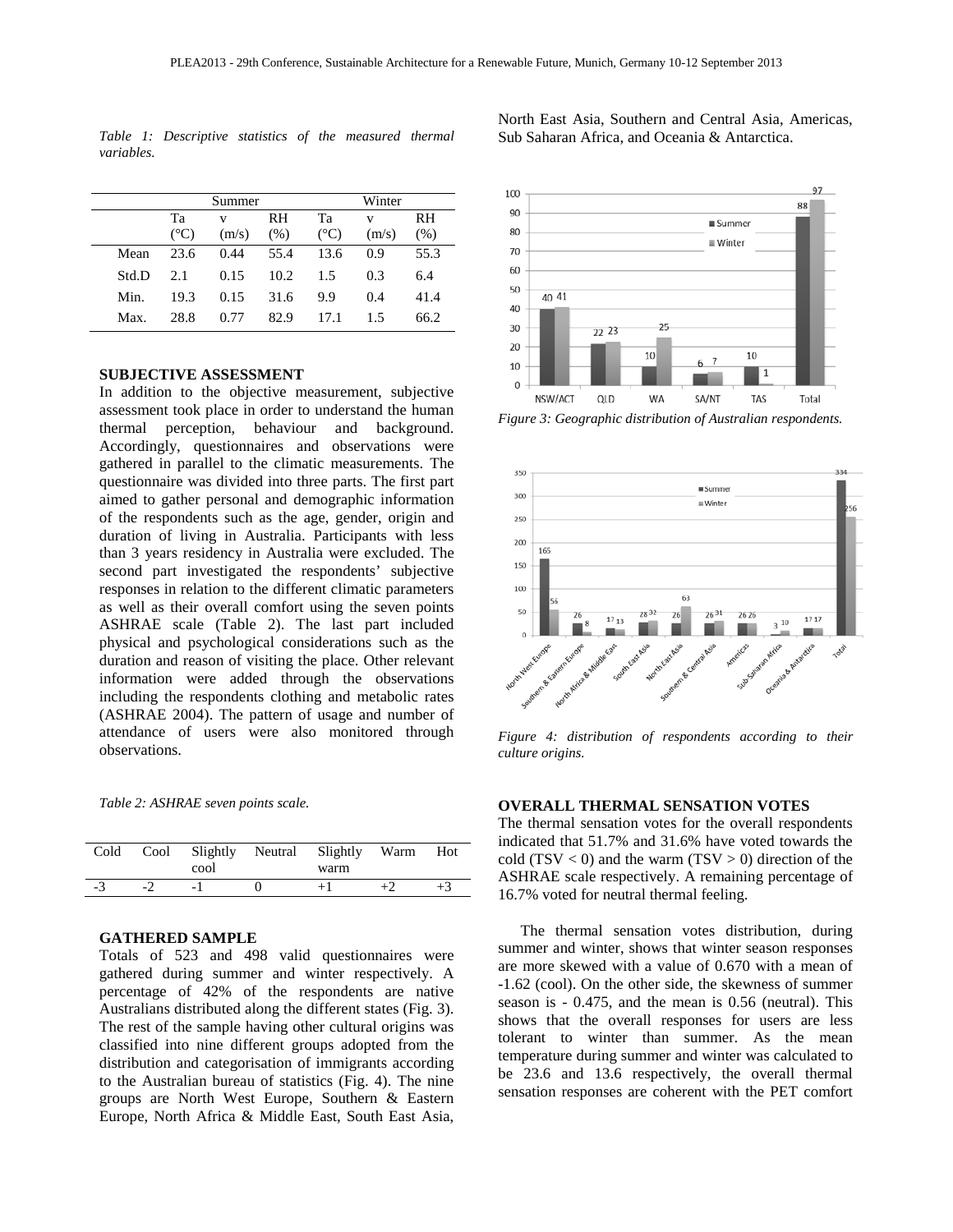classification for temperate regions sorted by Matzarakis et al. (1999) (Table 3).

*Table 3: thermal perception classification for temperate region.*

| Thermal perception | thermal perception           |  |  |
|--------------------|------------------------------|--|--|
|                    | classification for temperate |  |  |
|                    | region                       |  |  |
| Cold               | $4 - 8$                      |  |  |
| Cool               | $8 - 13$                     |  |  |
| Slightly cool      | $13 - 18$                    |  |  |
| Neutral            | $18 - 23$                    |  |  |
| Slightly warm      | $23 - 29$                    |  |  |
| Warm               | $29 - 35$                    |  |  |
| Hot                | $35 - 41$                    |  |  |

## **CULTURAL BACKGROUND INFLUENCE**

To examine the cultural influence on thermal sensation, the votes of each cultural category were separately examined. Most of the votes towards the cold direction are found to be from the users from Sub-Saharan Africa, NE Asia, SC Asia, and N Africa and ME. In contrast, the users from SE Europe and NW Europe voted towards the hot direction of the ASHRAE scale.



*culture origins.*

To examine the the variation in the mean of thermal sensation votes (MTSV) in relation to the culture origins, a Kruskal-Wallis test were employed. This test was employed due to the non-parametric nature of the data. The test indicated a statistically significant Chi square of  $X^2$  (9, N= 1021) = 182.038, p < 0.01. Accordingly, the culture origins variations are significantly affecting the variation of their thermal

votes. The calculated effect size indicates that 17.8% of the variability in MTSV can be explained by the users' cultural origins. The same significance was found when the test was repeated for different seasons separately. A Chi square of value of  $X^2$  (9, N= 523) = 84.036, p < 0.01 and  $\overline{X}^2$  (9, N= 498) = 88.479, p < 0.01 and calculated effect size of 16.1% and 17.8% were found for summer and winter respectively.

The MTSV for different cultures (Table 4) show that during summer the users originally from Oceania and Ant., America, NW Europe and Australia are the least tolerant to the heat stress with an MTSV of .8576, 0.6520, 0.6463, and 0.5370 respectively. The results of the Sub-Saharan group are not taken into account due to the very small number of participants. On the other side the users originally from Southern & Central Asia, NE Asia are the most tolerant to the heat stress. During winter the users from SC Asia, SE Asia, NW Europe and Australia were the most tolerant to cold conditions with a very close means values. The users originally from Sub Saharan Africa, NE Asia, and SE Europe were in contrast the least tolerant to cold conditions.

*Table 4: MTSV of users having different culture backgrounds during summer and winter.* 

|                     |      | Summer |        |        | Winter |        |
|---------------------|------|--------|--------|--------|--------|--------|
| Culture             | Mean | N      | Std.D. | Mean   | N      | Std.D. |
| Australia           | .53  | 189    | .64    | $-1.5$ | 241    | .42    |
| NW                  | .64  | 165    | .64    | $-1.5$ | 62     | .35    |
| Europe              |      |        |        |        |        |        |
| SE<br>Europe        | .45  | 26     | .42    | $-1.7$ | 2      | .09    |
| N Africa<br>& ME    | .47  | 17     | 1.11   | $-1.6$ | 13     | .21    |
| SE Asia             | .51  | 28     | .75    | $-1.5$ | 32     | .45    |
| NE Asia             | .42  | 26     | .71    | $-1.7$ | 64     | .23    |
| <b>SC</b> Asia      | .31  | 26     | .84    | $-1.5$ | 31     | .37    |
| Americas            | .65  | 26     | .57    | $-1.6$ | 28     | .26    |
| S.<br>Sub<br>Africa | .70  | 3      | .64    | $-1.8$ | 10     | .47    |
| Oceania             | .85  | 17     | .62    | $-1.6$ | 15     | .23    |

#### **CLIMATE BACKGROUND INFLUENCE**

The climatic background is also investigated through grouping the users according to their climatic background using the main five Köppen climate classifications. Another Kruskal-Wallis test were employed to understand the relation between the climatic background and thermal sensation votes. The test has indicated a statistically significant Chi square of  $X^2$  (3, N= 1020) =18.422, p < 0.01. The effect size in this case is calculated to be 1.8% that is quiet a small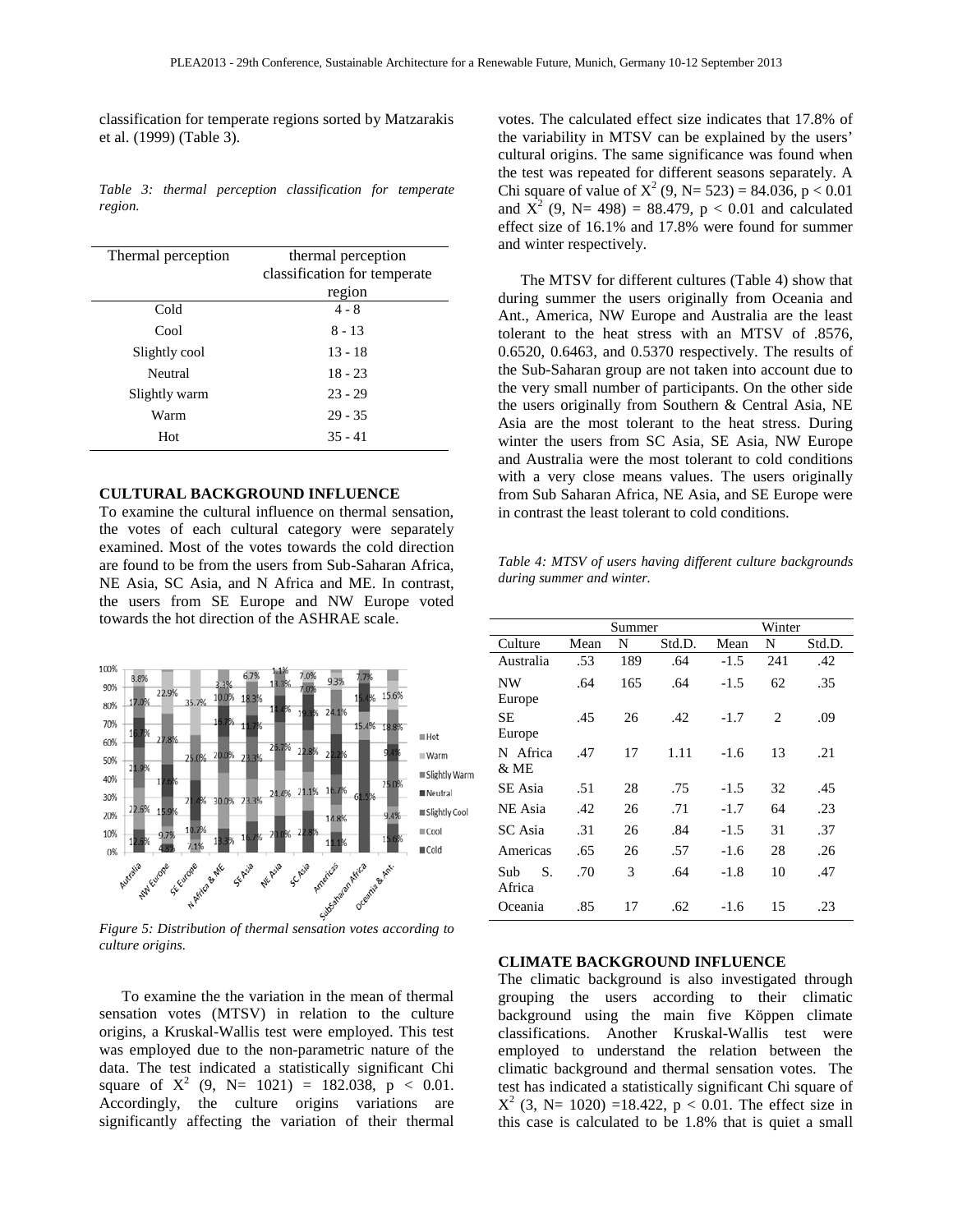effect. The effect size for the climatic background is then smaller than the cultural origins effect, which can again be explained by the fact that the culture includes climatic background among other different factors affecting thermal comfort.

The mean thermal sensation votes for users having the different climatic background indicate that during summer the users from the dry regions are the most tolerant to the heat stress followed by the tropical, cold and temperate regions. During winter, the users from dry are the least tolerant to cold conditions, followed by the temperate, cold and tropical regions.

*Table 4: MTSV of users having different climatic backgrounds during summer and winter.* 

|           |        | Summer  |        |        | Winter |        |
|-----------|--------|---------|--------|--------|--------|--------|
| Climate   | Mean   | N       | Std.D. | Mean   | N      | Std.D. |
| Tropical  | $-.09$ | 55      | 1.25   | $-1.4$ | 69     | 1.42   |
| Dry       | .11    | 34      | 1.32   | $-1.9$ | 42     | .92    |
| Temperate | .68    | 38<br>6 | 1.17   | $-1.6$ | 331    | 1.09   |
| Cold      | .64    | 48      | 1.22.  | $-1.5$ | 55     | 1.06   |

In order to understand the relationship between the culture and climatic origin, a cross tab was employed (Table 5). It is observed from the table that the TSV of the users from Australia, NW Europe, and Oceania can be related to their climatic background as being mainly from temperate climatic regions explain their weak tolerance to the heat stress. On the other side the users from SC Asia are mostly from tropical and dry background which explains their high tolerance to the heat stress. The results of the users from SE Europe and NE Asia cannot be explained in relation to their climatic background.

*Table 5: Cross tab between different culture and climatic groups.* 

|                                    | Köppen climate classifications |         |           |         |  |
|------------------------------------|--------------------------------|---------|-----------|---------|--|
| Culture                            | Tropical                       | Drv     | Temperate | Cold    |  |
| Australia                          | 0.0%                           | 11.2%   | 88.8%     | 0.0%    |  |
| NW Europe                          | $0.0\%$                        | $0.0\%$ | 94.3%     | 5.7%    |  |
| <b>SE</b> Europe                   | 0.0%                           | 0.0%    | 82.1%     | 17.9%   |  |
| Africa<br>N<br>$\mathcal{R}$<br>МE | 0.0%                           | 40.0%   | 60.0%     | 0.0%    |  |
| SE Asia                            | 100.0%                         | $0.0\%$ | $0.0\%$   | $0.0\%$ |  |

| NE Asia       | $0.0\%$ | $0.0\%$ | 34.8%   | 65.2%   |
|---------------|---------|---------|---------|---------|
| SC Asia       | 61.4%   | 14.0%   | 24.6%   | $0.0\%$ |
| Americas      | 38.9%   | 11.1%   | $0.0\%$ | 50.0%   |
| Sub S. Africa | 30.8%   | 15.4%   | 53.8%   | $0.0\%$ |
|               |         |         |         |         |
| Oceania       | 12.5%   | $0.0\%$ | 87.5%   | $0.0\%$ |

#### **CONCLUSION**

The paper investigated the influence of the cultural and climatic backgrounds of users on their thermal sensation votes. Federation Square in Melbourne is used as a case study for its variety of users with different cultural and climatic backgrounds. Climatic measurements were used to evaluate the thermal condition in the place through the calculation of the PET as the thermal comfort index. On the other side, subjective assessments were examined through questionnaires and observations. The collected data were analysed using the SPSS statistical software. The test employed indicated significant results for thermal sensations votes' variations in relation to the variability of both of cultural and climatic backgrounds. However, cultural influence was found to have more effect size than the climatic background, which was explained by the fact that the culture includes climatic background among other different factors affecting thermal comfort.

The findings confirm the limitation of the physiological approach in assessing thermal comfort, and the importance of considering the thermal adaptation factors. The results are in accordance with the previous studies showing the linkage between thermal assessment and psychological and cultural process rather (Aljawabra & Nikolopoulou 2010; Knez & Thorsson 2006). In multicultural societies, urban designers need to consider these facts to support the design of comfortable, shared and welcoming public places to all users. There is a need, for example, to cater for varieties of temporary shade devices as well as permanent canopies, semi closed as well as open enclaves.

#### **REFERENCES**

1. M. Janssens, M. Bechtoldt, A. d. Ruijter, D. Pinelli, G. Prarolo, and V. M. K. Stenius, (2010). *The Sustainability of Cultural Diversity : Nations, Cities and Organizations*. UK: Edward Elgar Publishing Limited.

2. M. Nikolopoulou and K. Steemers, (2003). Thermal comfort and psychological adaptation as a guide for designing urban spaces. *Energy and Buildings,* 35 p. 95-101.

3. F. Ahmed-Ouameur and A. Potvin, (2007). Microclimates and thermal comfort in outdoor pedestrian spaces: a dynamic approach assessing thermal transients and adaptability of the users, presented at the the American Solar Energy Society (ASES), Solar 2007, Cleaveland, Ohio.

4. I. Knez and S. Thorsson, (2006). Influence of culture and environmental attitude on thermal, emotional and perceptual